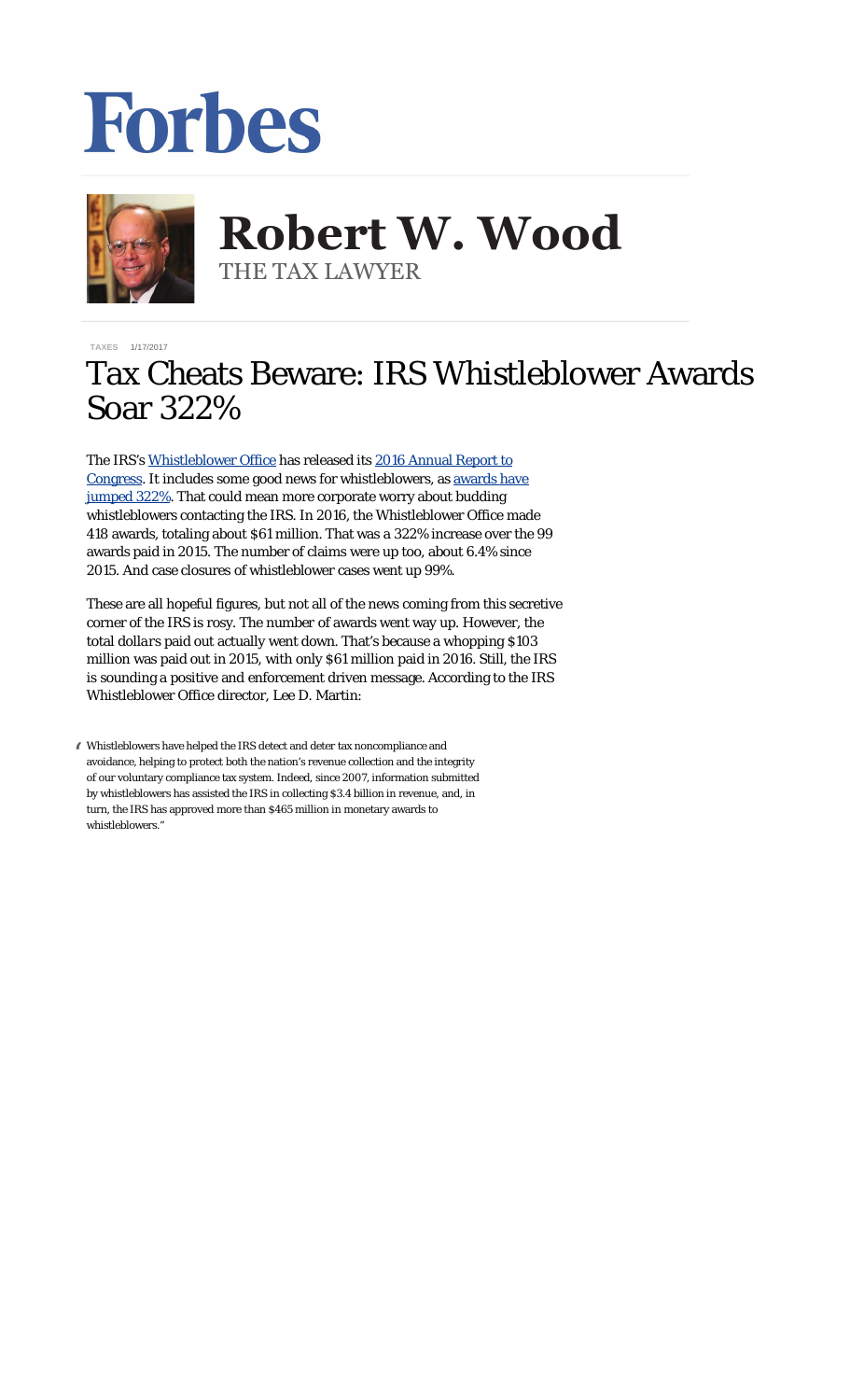

He noted that his office has succeeded in all but eliminating a backlog of whistleblower claims over the past year, in response to recommendations from the Government Accountability Office and the Treasury Inspector General for Tax Administration. The office has also put in place a more streamlined process to avoid future backlogs.

Sen. Chuck Grassley, (R-Iowa) is also sounding pleased. He is often in the camp of whistleblowers, whether under the Federal False Claims Act or otherwise. The Senator said that:

" Whistleblowers have helped the IRS recover \$3.4 billion that otherwise would have been lost to fraud. Cracking down on big-dollar tax fraud is a matter of fairness to the vast majority of taxpayers who pay what they owe. Still, the IRS and Congress can't rest on our laurels. The IRS still is not as fast it could be in considering whistleblower information. Whistleblowers often have put their livelihoods on the line to come forward, and they deserve timely answers from the IRS. Another